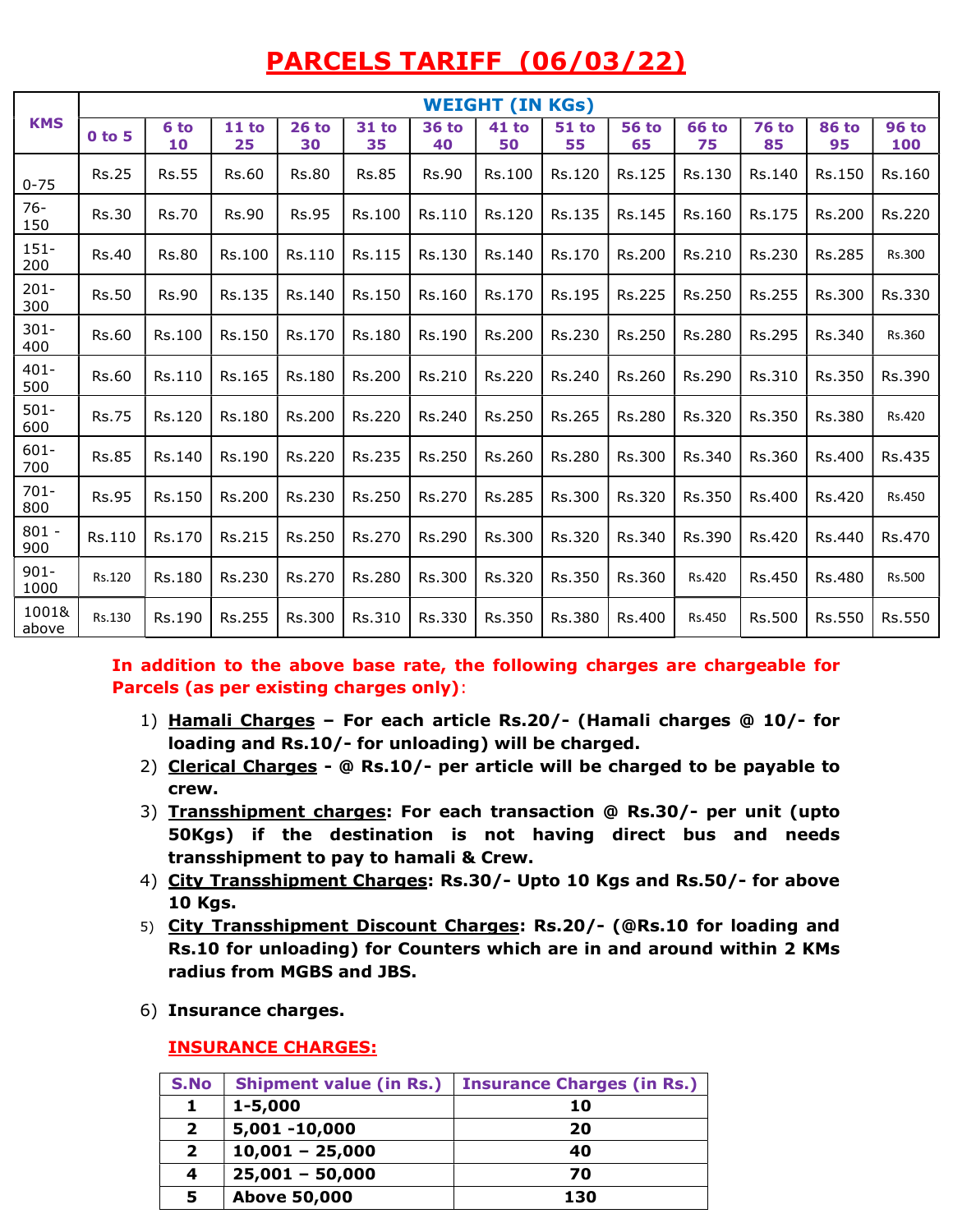Note: Multiple of small boxes of same consignment which equals to 50 kgs shall be treated as one unit and charge acrodingly i.e., Rs.10/- for loading and Rs.10/- for unloading. However, If 5 boxes are brought as a unit of 50 kgs unit of parcel without tying as one unit then each box shall be charged for hamalis @Rs.10/- for loading and Rs.10/- for unloading and Rs.10/- for clerical charges

|                         | <b>WEIGHT IN KGS</b> |           |       |        |  |  |  |
|-------------------------|----------------------|-----------|-------|--------|--|--|--|
| <b>KMS</b>              | $0 - 25$             | $26 - 50$ | 51-75 | 76-100 |  |  |  |
| $0 - 50$                | 35                   | 45        | 60    | 70     |  |  |  |
| 51-100                  | 40                   | 50        | 70    | 80     |  |  |  |
| 101-150                 | 50                   | 65        | 75    | 90     |  |  |  |
| 151-200                 | 60                   | 70        | 80    | 100    |  |  |  |
| 201-300                 | 70                   | 85        | 95    | 110    |  |  |  |
| 301-400                 | 100                  | 115       | 125   | 140    |  |  |  |
| 401-500                 | 120                  | 125       | 140   | 150    |  |  |  |
| 501-600                 | 135                  | 145       | 160   | 170    |  |  |  |
| 601-700                 | 165                  | 175       | 190   | 200    |  |  |  |
| 701-800                 | 195                  | 210       | 220   | 235    |  |  |  |
| 801-900                 | 225                  | 240       | 250   | 265    |  |  |  |
| 901-1000                | 260                  | 270       | 285   | 295    |  |  |  |
| <b>1000 &amp; ABOVE</b> | 270                  | 275       | 315   | 325    |  |  |  |

#### TARIFF FOR PERISHABLE ITEMS

In addition to the above base rate, the following charges are chargeable for Perishable items (as per existing charges only):

- 1) Hamali Charges For each article Rs.20/- (Hamali charges @ 10/- for loading and Rs.10/- for unloading) will be charged.
- 2) Clerical Charges @ Rs.10/- per article will be charged to be payable to crew.
- 3) Transshipment charges: For each transaction @ Rs.20/- per unit (upto 50 Kgs) if the destination is not having direct bus and needs transshipment to pay to hamali & Crew.
- 4) City Transshipment Charges: Rs.30/- Upto 10 Kgs and Rs.50/-above 10Kgs.
- 5) City Transshipment Discount Charges: Rs.20/- (@Rs.10 for loading and Rs.10 for unloading) for Counters which are in and around within 2 KMs radius from MGBS and JBS.
- Note: Multiple of small boxes of same consignment which equals to 50 kgs shall be treated as one unit and charge acrodingly i.e., Rs.10/- for loading and Rs.10/- for unloading. However, If 5 boxes are brought as a unit of 50 kgs unit of parcel without tying as one unit then each box shall be charged for hamalis @Rs.10/- for loading and Rs.10/- for unloading and Rs.10/- for clerical charges.

Note: No Insurance and GST on Perishable items.